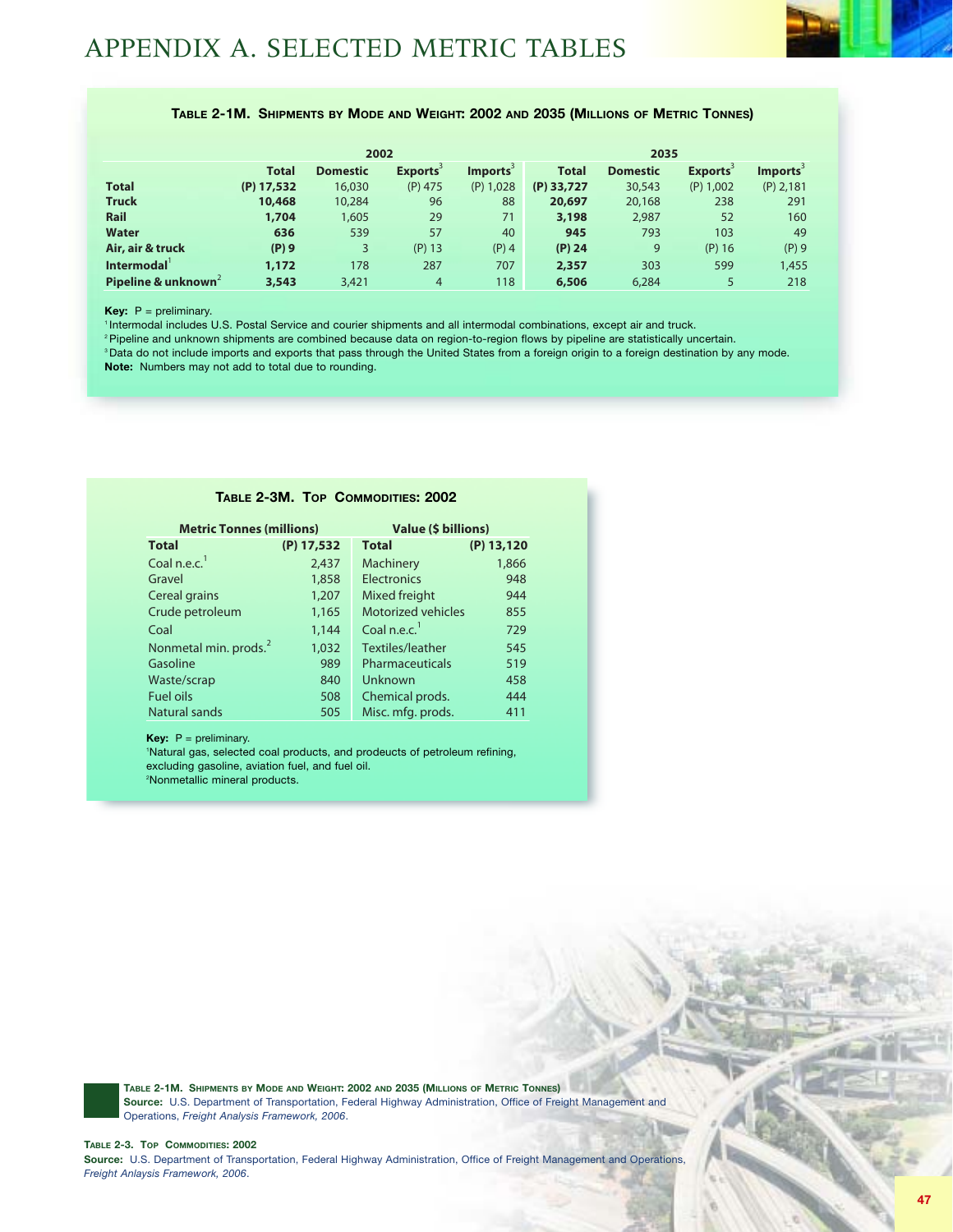#### **TABLE 2-4M. DOMESTIC MODE OF INTERNATIONAL SHIPMENTS BY WEIGHT AND VALUE: 2002 AND 2035**

|                                 | <b>Metric Tonnes (millions)</b> |             | Value (\$ billions) |             |
|---------------------------------|---------------------------------|-------------|---------------------|-------------|
|                                 | 2002                            | 2035        | 2002                | 2035        |
| <b>Total</b>                    | $(P)$ 1,503                     | $(P)$ 3,184 | $(P)$ 2,037         | $(P)$ 8,807 |
| Truck <sup>1</sup>              | 723                             | 1,919       | 1,198               | 6,193       |
| Rail                            | 181                             | 360         | 114                 | 275         |
| Water                           | 97                              | 152         | 26                  | 49          |
| Air, air & truck <sup>2</sup>   | $(P)$ 7                         | $(P)$ 17    | $(P)$ 506           | $(P)$ 1,772 |
| Intermodal <sup>3</sup>         | 20                              | 46          | 52                  | 281         |
| Pipeline & unknown <sup>4</sup> | 475                             | 689         | 141                 | 238         |

**Key:** P = preliminary.

1 Excludes truck moves to and from airports.

2 Includes truck moves to and from airports.

3 Intermodal includes U.S. Postal Service and courier shipments and all

intermodal combinations, except air and truck.

4 Pipeline and unknown shipments are combined because data on region-to-region flows by pipeline are statistically uncertain.

**Note:** Numbers may not add to total due to rounding. 1 ton = 0.91 metric tonne.

#### **TABLE 2-6M. U.S. MERCHANDISE TRADE WITH CANADA AND MEXICO BY TRANSPORTATION MODE**

|              |               | 1998                         |              | 2000                         |              | 2004           | 2005          |                |  |
|--------------|---------------|------------------------------|--------------|------------------------------|--------------|----------------|---------------|----------------|--|
|              |               | Weight                       |              | Weight                       |              | Weight         |               | Weight         |  |
|              | <b>Value</b>  | (millions of                 | <b>Value</b> | (millions of                 | <b>Value</b> | (millions of   | <b>Value</b>  | (millions of   |  |
| <b>Mode</b>  | (\$ billions) | metric tonnes) (\$ billions) |              | metric tonnes) (\$ billions) |              | metric tonnes) | (\$ billions) | metric tonnes) |  |
| <b>Truck</b> | 350           | <b>NA</b>                    | 429          | <b>NA</b>                    | 453          | <b>NA</b>      | 491           | 173            |  |
| Rail         | 68            | <b>NA</b>                    | 94           | <b>NA</b>                    | 108          | <b>NA</b>      | 116           | 128            |  |
| Air          | 30            | $\leq$ 1                     | 45           | <1                           | 32           | $\leq$ 1       | 33            | <1             |  |
| Water        | 21            | 166                          | 33           | 176                          | 46           | 222            | 58            | 232            |  |
| Pipeline     | 11            | <b>NA</b>                    | 24           | <b>NA</b>                    | 39           | <b>NA</b>      | 52            | 78             |  |
| Other        | 23            | <b>NA</b>                    | 29           | <b>NA</b>                    | 34           | <b>NA</b>      | 39            |                |  |
| <b>Total</b> | 503           | <b>NA</b>                    | 653          | 477                          | 712          | <b>NA</b>      | 790           | 616            |  |

**Key:** NA = not available.

1 2005 data are from the U.S. Department of Transportation, Research and Innovative Technology Administration, Bureau of Transportation Statistics, North American Freight Transportation (Washington, DC: 2003), tables A-1 and A-2, available at www.bts.gov as of August 12, 2006. **Notes:** Individual modal totals may not sum to exact totals due to rounding. 1 ton = 0.91 metric tonne. For value, "Other" is the difference between the total and the sum of the individual modes.



**TABLE 2-4M. DOMESTIC MODE OF INTERNATIONAL SHIPMENTS BY WEIGHT AND VALUE: 2002 AND 2035 Source:** U.S. Department of Transportation, Federal Highway Administration, Office of Freight Management and Operations, *Freight Analysis Framework, 2006.*

**TABLE 2-6M. U.S. MERCHANDISE TRADE WITH CANADA AND MEXICO BY TRANSPORTATION MODE Source:** U.S. Department of Transportation, Research and Innovative Technology Administration, Bureau of Transportation Statistics, Transborder Freight Data, August 2006.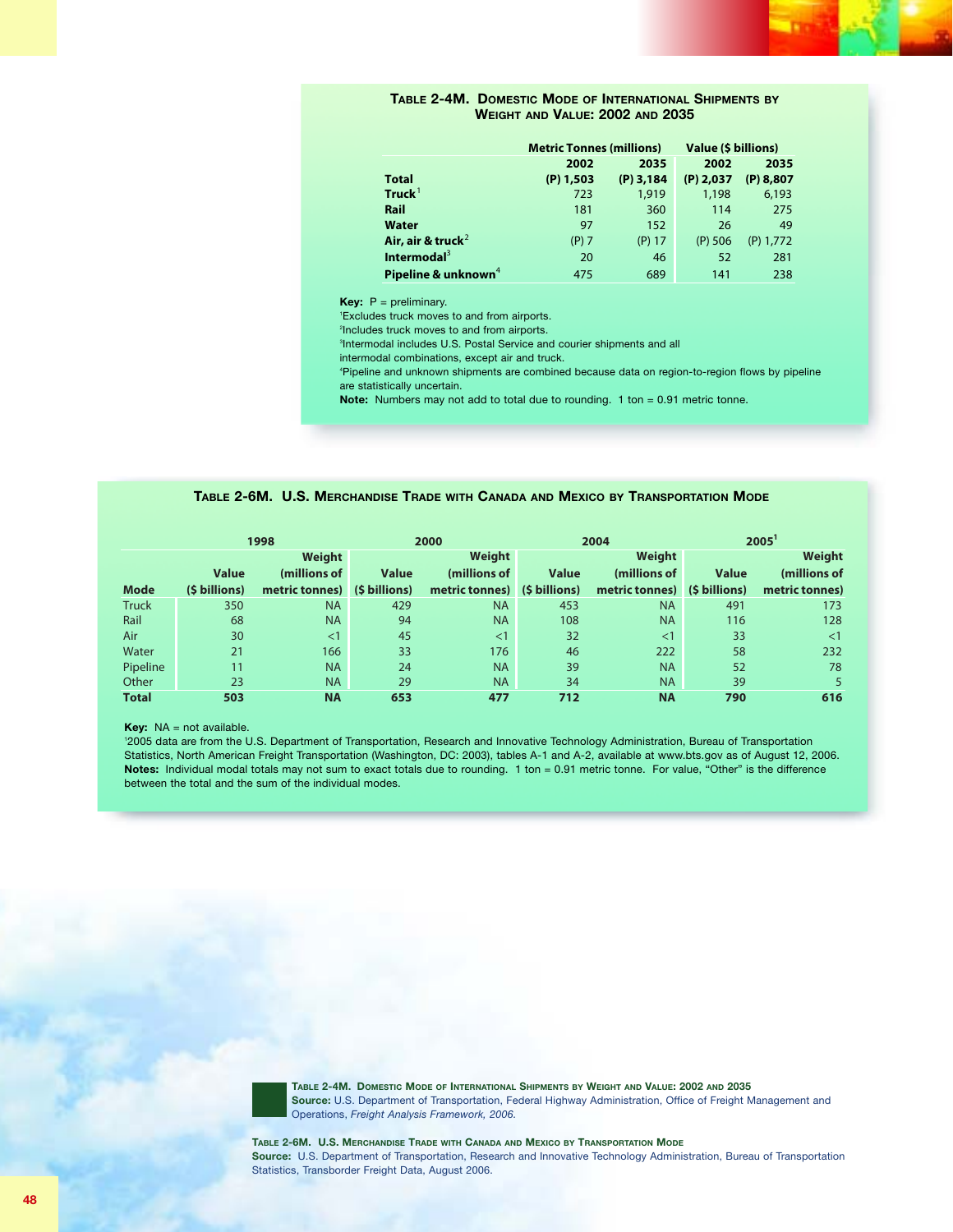

**FIGURE 2-6M. U.S. INTERNATIONAL MERCHANDISE TRADE BY MODE OF TRANSPORTATION: 2005 Source:** Compiled by U.S. Department of Transportation (USDOT), Research and Innovative Technology Administration (RITA), Bureau of Transportation Statistics (BTS), August 2006. **Water and air data**—U.S. Department of Commerce, U.S. Census Bureau, Foreign Trade Division, U.S. Exports of Merchandise and U.S. Imports of Merchandise, December 2005. **Total, truck, rail, pipeline, other and unknown data**—USDOT, RITA, BTS, Transborder Freight Data 2005; and special calculation, August 2006.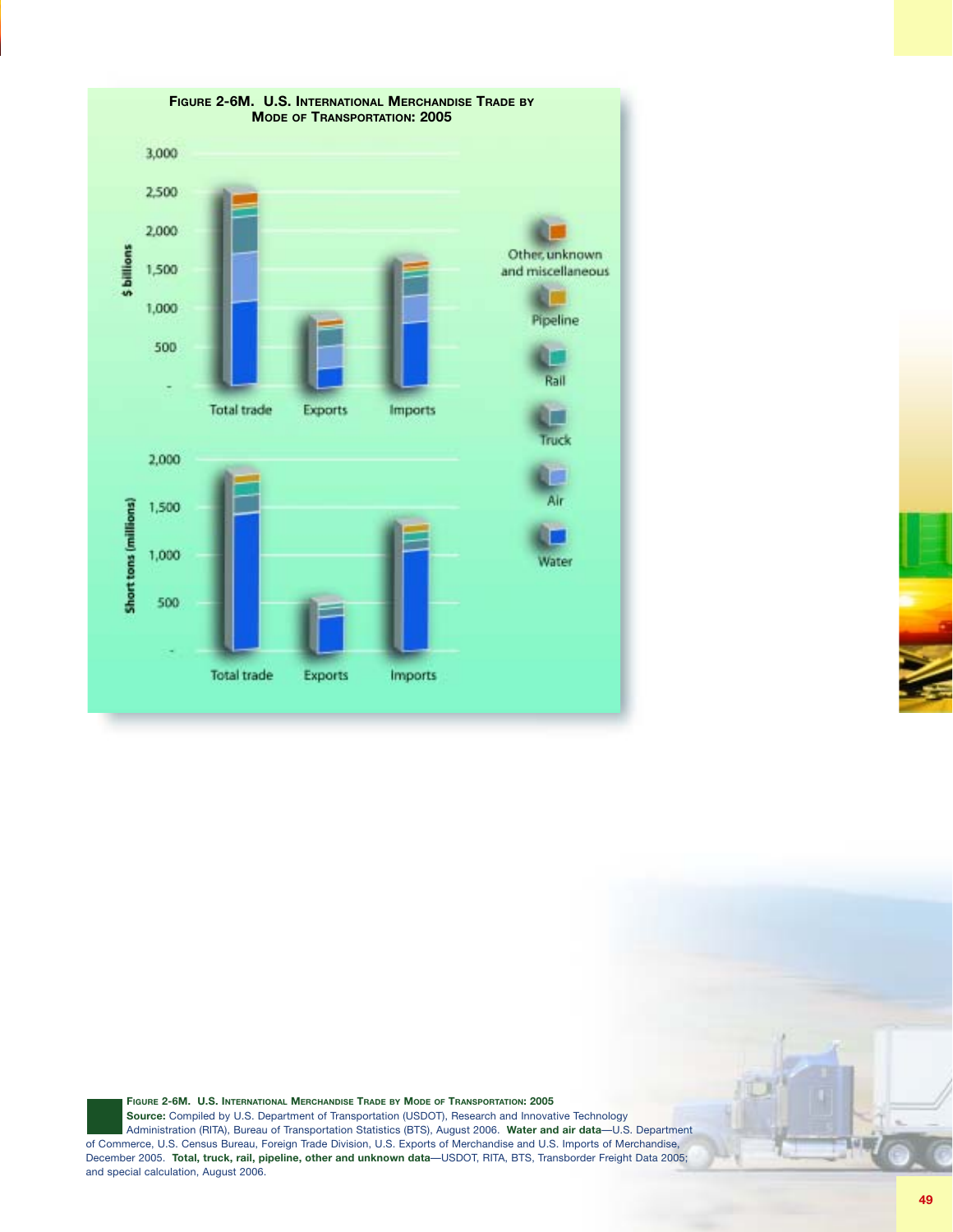|                                                                       |                |        |        | <b>Landed weight</b> |                              |        |
|-----------------------------------------------------------------------|----------------|--------|--------|----------------------|------------------------------|--------|
|                                                                       | 2004           |        |        |                      | (thousands of metric tonnes) |        |
| <b>Airport</b>                                                        | <b>Rank</b>    | 2000   | 2001   | 2002                 | 2003                         | 2004   |
| Anchorage, AK (Ted Stevens Anchorage International) <sup>2</sup>      | 1              | 7,333  | 7,055  | 8,159                | 8,171                        | 8,931  |
| Memphis, TN (Memphis International)                                   | $\overline{2}$ | 5,732  | 6,228  | 8,007                | 7,947                        | 8,061  |
| Louisville, KY (Louisville International-Standiford Field)            | 3              | 3,617  | 3,653  | 3,812                | 3,785                        | 3,981  |
| Miami, FL (Miami International)                                       | $\overline{4}$ | 2,657  | 2,771  | 2,879                | 2,938                        | 3,106  |
| Los Angeles, CA (Los Angeles International)                           | 5              | 2,624  | 2,657  | 2,756                | 2,830                        | 2,778  |
| New York, NY (John F. Kennedy International)                          | 6              | 2,534  | 2,307  | 2,642                | 2,664                        | 2,629  |
| Chicago, IL (O'Hare International)                                    | $\overline{7}$ | 1,870  | 1,825  | 2,011                | 2,133                        | 2,140  |
| Indianapolis, IN (Indianapolis International)                         | 8              | 2,616  | 2,862  | 2,121                | 2,065                        | 2,099  |
| Newark, NJ (Newark Liberty International)                             | 9              | 1,779  | 1,628  | 1,595                | 1,664                        | 1,601  |
| Oakland, CA (Metropolitan Oakland International)                      | 10             | 1,643  | 1,487  | 1,584                | 1,537                        | 1,545  |
| Fort Worth, TX (Dallas/Fort Worth International)                      | 11             | 1,534  | 1,402  | 1,343                | 1,344                        | 1,298  |
| Philadelphia, PA (Philadelphia International)                         | 12             | 1,319  | 1,318  | 1,330                | 1,238                        | 1,244  |
| Ontario, CA (Ontario International)                                   | 13             | 1,107  | 1,172  | 1,310                | 1,213                        | 1,203  |
| Atlanta, GA (William B. Hartsfield International)                     | 14             | 989    | 946    | 1,058                | 1,083                        | 1,055  |
| Covington/Cincinnati, OH (Cincinnati/Northern Kentucky International) | 15             | 828    | 889    | 946                  | 996                          | 1,035  |
| Honolulu, HI (Honolulu International)                                 | 16             | 628    | 716    | 880                  | 923                          | 880    |
| Phoenix, AZ (Sky Harbor International)                                | 17             | 835    | 760    | 787                  | 707                          | 727    |
| Dayton, OH (James M. Cox Dayton International)                        | 18             | 2,026  | 1,310  | 814                  | 712                          | 714    |
| Denver, CO (Denver International)                                     | 19             | 817    | 729    | 710                  | 678                          | 692    |
| San Francisco, CA (San Francisco International)                       | 20             | 1,149  | 918    | 939                  | 1,089                        | 671    |
| Portland, OR (Portland International)                                 | 21             | 800    | 732    | 740                  | 679                          | 651    |
| Houston, TX (George Bush Intercontinental)                            | 22             | 435    | 420    | 437                  | 604                          | 632    |
| Minneapolis, MN (Minneapolis-St Paul International/Wold Chamberlain)  | 23             | 564    | 532    | 564                  | 624                          | 615    |
| Rockford, IL (Greater Rockford)                                       | 24             | 593    | 618    | 572                  | 567                          | 614    |
| Salt Lake City, UT (Salt Lake City International)                     | 25             | 682    | 550    | 529                  | 544                          | 563    |
| Top 25 airports <sup>3</sup>                                          |                | 47,519 | 45,995 | 48,936               | 48,940                       | 49,465 |
| United States, all airports <sup>4</sup>                              |                | 67,806 | 64,810 | 66,617               | 66,290                       | 67,401 |
| Top 25 as % of U.S. total                                             |                | 70.1%  | 71.0%  | 73.5%                | 73.8%                        | 73.4%  |

### **TABLE 2-12M. TOP 25 AIRPORTS BY LANDED WEIGHT OF ALL-CARGO OPERATIONS1**

'All-Cargo operations are operations dedicated to the exclusive transportation of cargo. This does not include aircraft carrying passengers that may also be carrying cargo. Aircraft landed weight is the certificated maximum gross landed weight of the aircraft as specified by the aircraft manufacturers.

2 Anchorage includes a large proportion of all-cargo operations in-transit.

3 Represents top 25 airports in the reference year not necessarily the airports shown here.

4 Limited to airports with an aggregate landed weight in excess of 45,360 metric tonnes (50,000 short tons) annually. **Note:** 1 short ton = 0.91 metric tonne.







**TABLE 2-12M. TOP 25 AIRPORTS BY LANDED WEIGHT OF ALL-CARGO OPERATIONS**

**Source:** U.S. Department of Transportation, Federal Aviation Administration, Air Carrier Activity Information System (ACAIS) database, All-Cargo Data, available at http://www.faa.gov/airports\_airtraffic/airports/planning\_capacity/passenger\_allcargo\_stats/passenger/index as of March 22, 2006.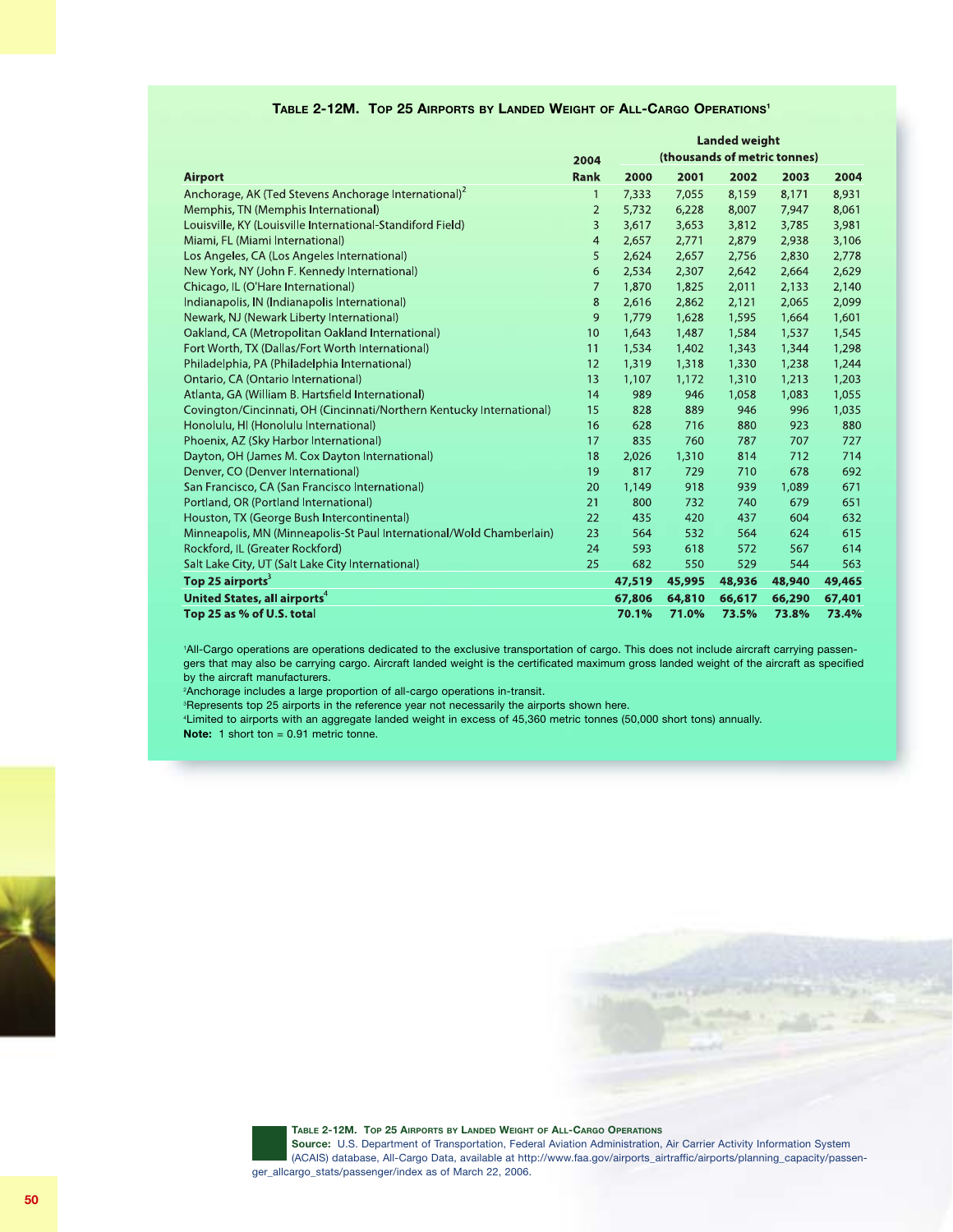### **TABLE 2-13M. U.S. HAZARDOUS MATERIALS SHIPMENTS BY TRANSPORTATION MODE: 2002**

|                                        |                   |                  |                      |                  |                         |                   | Average  |
|----------------------------------------|-------------------|------------------|----------------------|------------------|-------------------------|-------------------|----------|
|                                        | <b>Value</b>      |                  | <b>Metric tonnes</b> |                  | <b>Tonne-kilometers</b> | kilometers<br>per |          |
| <b>Transportation mode</b>             | <b>\$ Billion</b> | <b>Percent</b>   | (Millions)           | <b>Percent</b>   | (Billions)              | <b>Percent</b>    | shipment |
| <b>TOTAL all modes</b>                 | 660.2             | 100.0            | 1,988.1              | 100.0            | 477.0                   | 100.0             | 219      |
| Single modes, total                    | 644.5             | 97.6             | 1,958.2              | 98.5             | 455.4                   | 95.5              | 169      |
| Truck <sup>'</sup>                     | 419.6             | 63.6             | 1,051.9              | 52.9             | 160.8                   | 33.7              | 138      |
| For-hire                               | 189.8             | 28.8             | 407.8                | 20.5             | 95.1                    | 19.9              | 459      |
| Private <sup>2</sup>                   | 226.7             | 34.3             | 637.0                | 32.0             | 64.4                    | 13.5              | 61       |
| Rail                                   | 31.3              | 4.7              | 99.2                 | 5.0              | 105.2                   | 22.1              | 1,118    |
| Water                                  | 46.9              | 7.1              | 207.0                | 10.4             | 103.1                   | 21.6              | S        |
| Air                                    | 1.6               | 0.2              | 0.1                  | Z.               | 0.1                     | Z.                | 3,347    |
| Pipeline <sup>3</sup>                  | 145.0             | 22.0             | 600.0                | 30.2             | S                       | S.                | S        |
| <b>Multiple modes, total</b>           | 9.6               | 1.5              | 17.0                 | 0.9 <sub>2</sub> | 18.2                    | 3.8               | 1,366    |
| Parcel, U.S. Postal Service or courier | 4.3               | 0.6              | 0.2                  | Z.               | 0.2                     | Z                 | 1,347    |
| Other                                  | 5.4               | 0.8              | 16.8                 | 0.8 <sub>0</sub> | 18.1                    | 3.8               | 2,206    |
| Unknown and other modes, total         | 6.1               | 0.9 <sub>1</sub> | 12.9                 | 0.6 <sub>1</sub> | 3.4                     | 0.7               | 92       |
|                                        |                   |                  |                      |                  |                         |                   |          |

Key: S = data are not published because of high sampling variability or other reasons; Z = zero or less than 1 unit of measure. Truck as a single mode includes shipments that went by private truck only, for-hire truck only, or a combination of both. Private truck refers to a truck operated by a temporary or permanent employee of an establishment or the buyer/receiver of the shipment. Excludes most shipments of crude oil.

**Note:** 1 ton = 0.91 metric tonne; 1 ton-mile = 1.46 tonne-kilometer.

|                     | IADLE Z"THIVI.  U.S. HAZARDUUS IVIAIERIALS SHIPMENTS BY HAZARD OLASS. ZUUZ |                    |                |                      |                |                         |                |
|---------------------|----------------------------------------------------------------------------|--------------------|----------------|----------------------|----------------|-------------------------|----------------|
|                     |                                                                            |                    |                |                      |                |                         |                |
|                     |                                                                            | <b>Value</b>       |                | <b>Metric tonnes</b> |                | <b>Tonne-kilometers</b> |                |
| <b>Hazard Class</b> | <b>Description</b>                                                         | <b>\$ Billions</b> | <b>Percent</b> | <b>Millions</b>      | <b>Percent</b> | <b>Billions</b>         | <b>Percent</b> |
| Class 1             | <b>Explosives</b>                                                          | 7.9                | 1.2            | 4.5                  | 0.2            | 2.3                     | 0.5            |
| Class 2             | Gases                                                                      | 73.9               | 11.2           | 193.6                | 9.7            | 54.4                    | 11.4           |
| Class 3             | Flammable liquids                                                          | 490.2              | 74.3           | 1.622.9              | 81.6           | 319.1                   | 66.9           |
| Class <sub>4</sub>  | Flammable solids                                                           | 6.6                | 1.0            | 10.3                 | 0.5            | 6.4                     | 1.3            |
| Class 5             | Oxidizers and organic peroxides                                            | 5.5                | 0.8            | 11.5                 | 0.6            | 6.2                     | 1.3            |
| Class <sub>6</sub>  | <b>Toxics</b>                                                              | 8.3                | 1.3            | 7.7                  | 0.4            | 6.2                     | 1.3            |
| Class <sub>7</sub>  | Radioactive materials                                                      | 5.9                | 0.9            | 0.1                  | 0.003          | 0.1                     | 0.01           |
| Class 8             | Corrosive materials                                                        | 38.3               | 5.8            | 82.3                 | 4.1            | 52.9                    | 11.1           |
| Class <sub>9</sub>  | Miscellaneous dangerous goods                                              | 23.6               | 3.6            | 55.4                 | 2.8            | 29.4                    | 6.2            |
| <b>Total</b>        |                                                                            | 660.2              | 100.0          | 1,988.1              | 100.0          | 477.0                   | 100.0          |

**TABLE 2-14M. U.S. HAZARDOUS MATERIALS SHIPMENTS BY HAZARD CLASS: 2002**

**Note:** 1 ton = 0.91 metric tonne; 1 ton-mile = 1.46 tonne-kilometer.

**TABLE 2-13M. U.S. HAZARDOUS MATERIALS SHIPMENTS BY TRANSPORTATION MODE: 2002 Source:** U.S. Department of Transportation, Research and Innovative Technology Administration, Bureau of Transportation Statistics, U.S. Department of Commerce, U.S. Census Bureau, *2002 Economic Census, Transportation, 2002 Commodity Flow Survey, Hazardous Materials* (Washington, DC: December 2004), table 1a.

#### **TABLE 2-14M. U.S. HAZARDOUS MATERIALS SHIPMENTS BY HAZARD CLASS: 2002**

**Source:** U.S. Department of Transportation, Research and Innovative Technology Administration, Bureau of Transportation Statistics and U.S. Department of Commerce, Census Bureau, *2002 Economic Census, Transportation, 2002 Commodity Flow Survey, Hazardous Materials* (Washington, DC: December 2004), table 2a.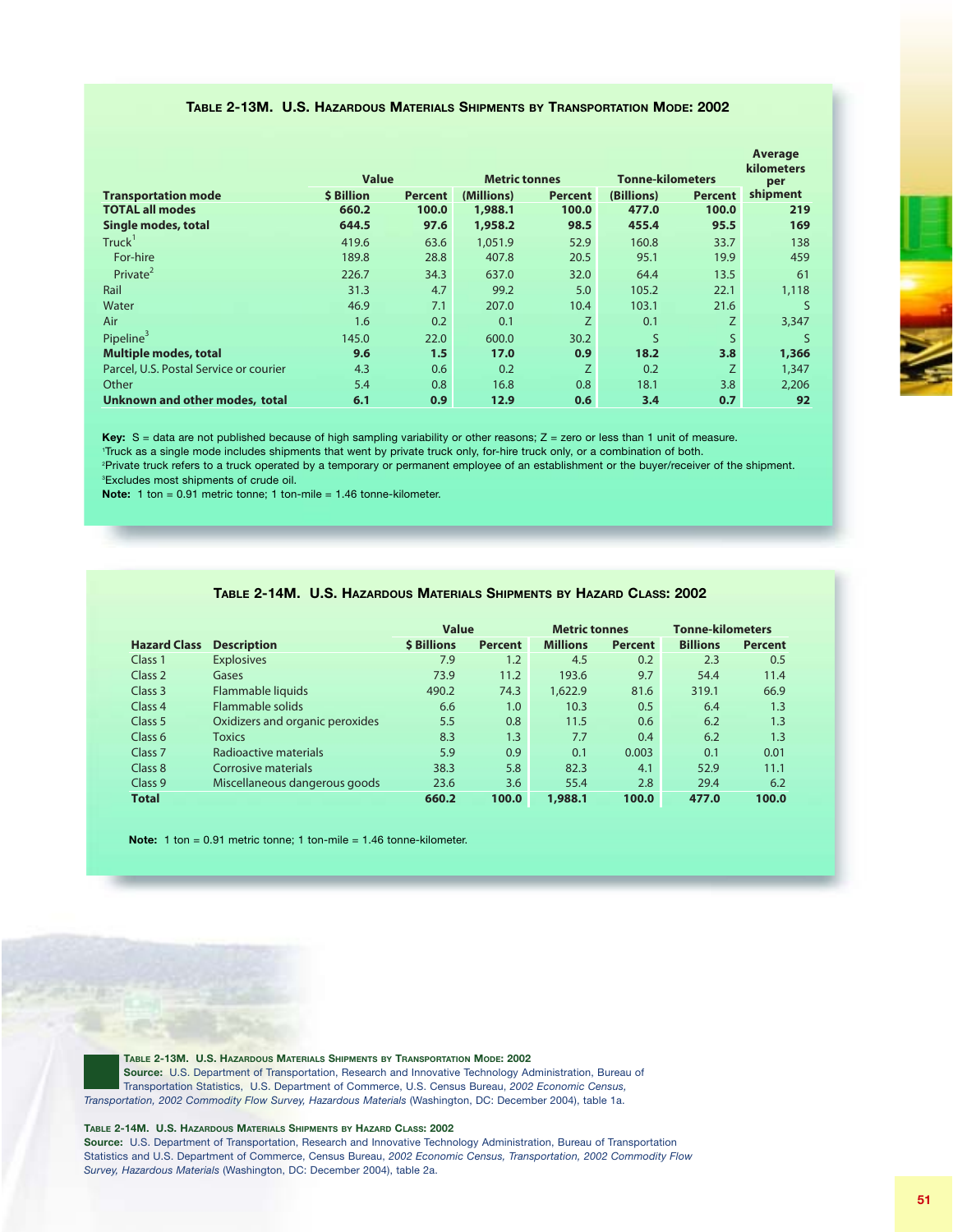#### **TABLE 3-1M. KILOMETERS OF INFRASTRUCTURE BY TRANSPORTATION MODE**

|                                                      |             |           |           |           | <b>Percent</b>       |
|------------------------------------------------------|-------------|-----------|-----------|-----------|----------------------|
|                                                      | 1980        | 1990      | 2000      | 2004      | change,<br>1980-2004 |
| <b>Public roads, route kilometers</b>                | 6,211,806   | 6,223,214 | 6,358,681 | 6,433,291 | 3.6                  |
| National Highway System (NHS)                        | N           | N         | 259,409   | 260,968   | N                    |
| <b>Interstates</b>                                   | 66,176      | 72,540    | 75,113    | 75,377    | 13.9                 |
| <b>Other NHS</b>                                     | N           | N         | 184,296   | 185,591   | N                    |
| Freight intermodal connectors <sup>1</sup>           | N           | N         | N         | <b>NA</b> | N                    |
| Other                                                | N           | N         | 6,099,272 | 6,172,322 | N                    |
| <b>Strategic Highway Corridor Network (STRAHNET)</b> | N           | N         | 99,886    | 100,193   | $\mathsf{N}$         |
| Interstate                                           | N           | N         | 75,116    | 75,377    | N                    |
| Non-Interstate                                       | N           | N         | 24,766    | 24,816    | N                    |
| <b>Railroad</b>                                      | $294,634^2$ | 283,098   | 274,412   | 225,704   | $-23.4$              |
| Class I                                              | <b>NA</b>   | 214,347   | 194,082   | 156,905   | <b>NA</b>            |
| Regional                                             | <b>NA</b>   | 29,572    | 33,761    | 25,172    | <b>NA</b>            |
| Local                                                | <b>NA</b>   | 39,167    | 46,570    | 43,628    | <b>NA</b>            |
| <b>Inland waterways</b>                              |             |           |           |           |                      |
| Navigable channels                                   | 17,703      | 17,703    | 17,703    | 17,703    | 0.0                  |
| Great Lakes-St. Lawrence Seaway                      | 3,769       | 3,769     | 3,769     | 3,769     | 0.0                  |
| <b>Pipelines</b>                                     |             |           |           |           |                      |
| Oil                                                  | 351,469     | 335,954   | 284,847   | <b>NA</b> | <b>NA</b>            |
| Gas                                                  | 1,692,666   | 1,913,832 | 2,203,675 | 2,353,344 | 39.0                 |

**Key:**  $N = not applicable; NA = not available.$ 

1 Excludes intermodal connectors serving intercity bus, Amtrak, and public transit facilities.

2 Excludes Class III railroads.

**Note:** 1 mile = 1.61 kilometers.



**TABLE 3-1M. KILOMETERS OF INFRASTRUCTURE BY TRANSPORTATION MODE**

**Sources: Public roads:** U.S. Department of Transportation, Federal Highway Administration, *Highway Statistic*s, (Washington, DC: Annual issues), table HM-16. **Freight intermodal connectors:** U.S. Department of Transportation, Federal Highway Administration, Office of Planning, National Highway System Intermodal Connectors, available at http://www.fhwa.dot.gov/hep10/nhs/intermodalconnectors/index.html as of July 5, 2005. **Rail:** Association of American Railroads, *Railroad Facts* (Washington, DC: various issues). **Navigable channels:** U.S. Army Corps of Engineers. **Great Lakes-St. Lawrence Seaway:** Great Lakes-St. Lawrence Seaway System, "Seaway Facts," available at http://www.greatlakes-seaway.com/en/aboutus/seawayfacts.html as of Jan. 26, 2006.

**Oil pipelines:** 1980-2002: Eno Transportation Foundation, *Transportation in America, 2002* (Washington, DC: 2002). 2003: U.S. Department of Transportation, Pipeline and Hazardous Materials Safety Administration, Office of Pipeline Safety, Pipeline Statistics, Internet site http://ops.dot.gov/stats/lpo.htm as of July 5, 2005.

**Gas pipelines:** American Gas Association, *Gas Facts* (Arlington, VA: Annual issues).]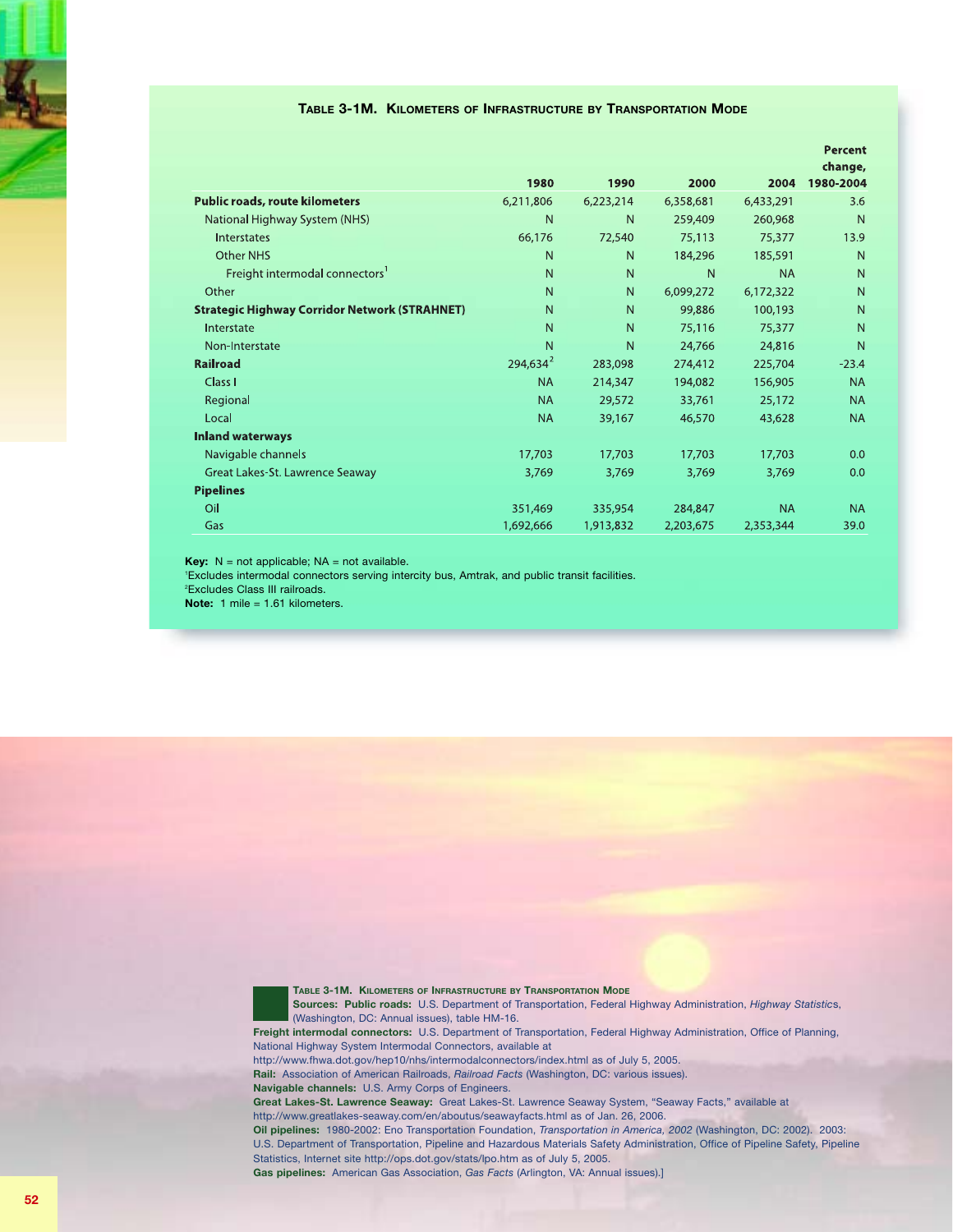

### **TABLE 3-3M. TRUCK-KILOMETERS BY PRODUCTS CARRIED: 20021**

| <b>Products carried</b>                                    | <b>Millions of</b><br><b>kilometers</b> |
|------------------------------------------------------------|-----------------------------------------|
| Total $^2$                                                 | 233,632                                 |
| Animals and fish, live                                     | 1,182                                   |
| Animal feed and products of animal origin                  | 3,360                                   |
| Grains, cereal                                             | 2,202                                   |
| All other agricultural products                            | 4,283                                   |
| <b>Basic chemicals</b>                                     | 1,410                                   |
| <b>Fertilizers and fertilizer materials</b>                | 2,681                                   |
| <b>Pharmaceutical products</b>                             | 491                                     |
| All other chemical products and preparations               | 2,174                                   |
| Alcoholic beverages                                        | 1,808                                   |
| Bakery and milled grain products                           | 5,717                                   |
| Meat, seafood, and their preparations                      | 4,918                                   |
| <b>Tobacco products</b>                                    | 717                                     |
| All other products foodstuff                               | 11,954                                  |
| Logs and other wood in the rough                           | 1,849                                   |
| Paper or paperboard articles                               | 5,053                                   |
| <b>Printed products</b>                                    | 1,231                                   |
| Pulp, newsprint, paper, paperboard                         | 3,115                                   |
| <b>Wood products</b>                                       | 5,731                                   |
| Articles of base metal                                     | 5,301                                   |
| Base metal in primary or semifinished forms                | 4,637                                   |
| Nometallic mineral products                                | 4,906                                   |
| Tools, nonpowered                                          | 12,487                                  |
| Tools, powered                                             | 10,425                                  |
| Electronic and other electrical equipment                  | 4,866                                   |
| Furniture, mattresses, lamps, etc.                         | 3,288                                   |
| <b>Machinery</b>                                           | 5,190                                   |
| Miscellaneous manufactured products                        | 6,449                                   |
| Precision instruments and apparatus                        | 1,181                                   |
| Textile, leather, and related articles                     | 2,475                                   |
| Vehicles, including parts                                  | 6,186                                   |
| All other transportation equipment                         | 1,024                                   |
| Coal                                                       | 484                                     |
| Crude petroleum                                            | 212                                     |
| Gravel or rushed stone                                     | 4,490                                   |
| Metallic ores and concentrates                             | 73                                      |
| Monumental or building stone                               | 744                                     |
| <b>Natural sands</b>                                       | 1,753                                   |
| All other nonmetallic minerals                             | 802                                     |
| <b>Fuel oils</b>                                           | 1,983                                   |
| Gasoline and aviation turbine fuel                         | 1,366                                   |
| <b>Plastic and rubber</b>                                  | 3,851                                   |
| All other coal and refined petroleum products              | 1,886                                   |
| Hazardous waste (EPA manifest)                             | 306                                     |
| All other waste and scrape (non-EPA manifest)              | 4,261                                   |
| Recyclable products                                        | 1,484                                   |
| Mail and courier parcels                                   | 7,660                                   |
| <b>Empty shipping containers</b>                           | 1,278                                   |
| Passengers                                                 | 440                                     |
| Mixed freight                                              | 23,591                                  |
| Products, equipment, or materials not elsewhere classified | 426                                     |
| Products not specified                                     | 10,232                                  |
| Not applicable <sup>3</sup>                                | 241                                     |
| No product carried                                         | 46,634                                  |

<sup>1</sup> Excludes pickups, panels, minivans, sport utilities, and station wagons. <sup>2</sup> Detail lines may not add to total because multiple products/hazardous materials may be carried at the same time.

<sup>3</sup> Vehicles not in use. When the respondent had partial-year ownership of the vehicle, annual miles were adjusted to reflect miles traveled when not owned by the respondent.

**Note:** 1 mile = 1.61 kilometers

**TABLE 3-3M. TRUCK-KILOMETERS BY PRODUCTS CARRIED: 2002**

**Source:** U.S. Department of Commerce, U.S. Census Bureau, *Vehicle Inventory and Use Survey 2002: United States* (Washington, DC: 2004), available at http://www.census.gov/svsd/www/02vehinv.html as of July 6, 2005.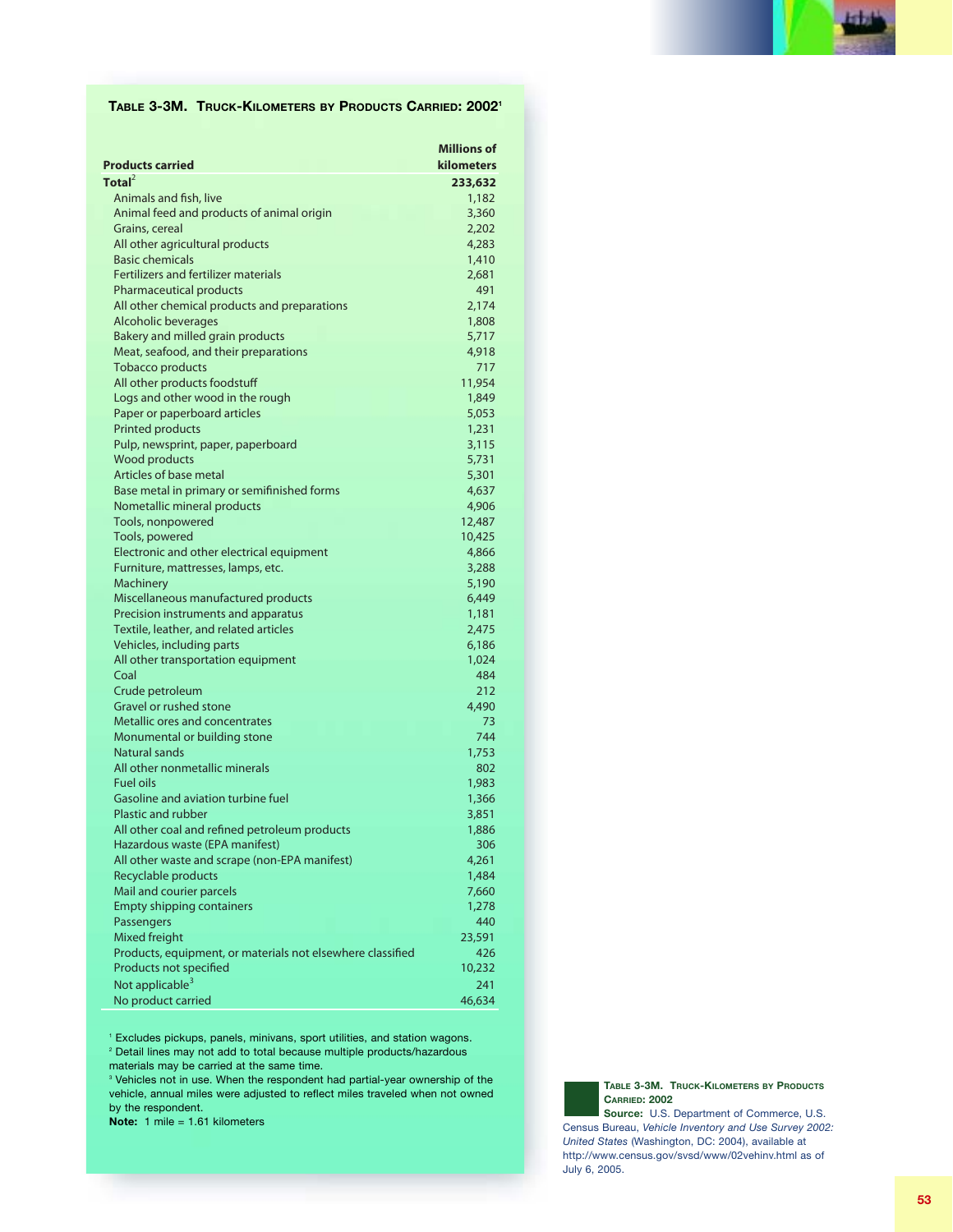| Table 3-4M.  Number and Vehicle-Kilometers Traveled (VKT) of Trucks by Average Weight  (Including Vehicle and Load)' |  |  |  |  |  |  |
|----------------------------------------------------------------------------------------------------------------------|--|--|--|--|--|--|
|----------------------------------------------------------------------------------------------------------------------|--|--|--|--|--|--|

|                     |                |            |               |            |                        |            |               |            | Percent change, |            |
|---------------------|----------------|------------|---------------|------------|------------------------|------------|---------------|------------|-----------------|------------|
|                     | 1987           |            | 1992          |            | 1997                   |            | 2002          |            | 1987-2002       |            |
| Average weight      | <b>Number</b>  | <b>VKT</b> | <b>Number</b> | <b>VKT</b> | <b>Number</b>          | <b>VKT</b> | <b>Number</b> | <b>VKT</b> |                 |            |
| (kilograms)         | (thousands)    | (millions) | (thousands)   |            | (millions) (thousands) | (millions) | (thousands)   | (millions) | <b>Number</b>   | <b>VKT</b> |
| <b>Total</b>        | 3,624          | 144,796    | 4,008         | 168,960    | 4,701                  | 237,983    | 5,415         | 234,359    | 49              | 62         |
| <b>Light-heavy</b>  | 1,030          | 17,329     | 1,259         | 22,551     | 1,436                  | 31,890     | 1,914         | 42,254     | 86              | 144        |
| 4,536 to 6,350      | 525            | 8,754      | 694           | 12,875     | 819                    | 18,510     | 1,142         | 24,440     | 118             | 179        |
| 6,351 to 7,257      | 242            | 4,407      | 282           | 4,791      | 316                    | 6,359      | 396           | 9,508      | 64              | 116        |
| 7,258 to 8,845      | 263            | 4,168      | 282           | 4,885      | 301                    | 7,021      | 376           | 8,306      | 43              | 99         |
| <b>Medium-heavy</b> | 766            | 12,200     | 732           | 13,104     | 729                    | 16,302     | 910           | 18,935     | 19              | 55         |
| 8,846 to 11,793     | 766            | 12,200     | 732           | 13,104     | 729                    | 16,302     | 910           | 18,935     | 19              | 55         |
| <b>Heavy-heavy</b>  | 1,829          | 115,266    | 2,017         | 133,305    | 2,536                  | 189,791    | 2,591         | 173,169    | 42              | 50         |
| 11,794 to 14,969    | 377            | 8,708      | 387           | 9,163      | 428                    | 11,414     | 437           | 9,407      | 16              | 8          |
| 14,969 to 18,144    | 209            | 6,619      | 233           | 8,505      | 257                    | 10,612     | 229           | 6,067      | 10 <sup>°</sup> | $-8$       |
| 18,144 to 22,680    | 292            | 12,271     | 339           | 15,485     | 400                    | 21,047     | 318           | 10,779     | 9               | $-12$      |
| 22,680 to 27,216    | 188            | 11,518     | 227           | 13,999     | 311                    | 20,362     | 327           | 14,404     | 74              | 25         |
| 27,216 to 36,287    | 723            | 73,127     | 781           | 82,147     | 1,070                  | 120,256    | 1,179         | 124,707    | 63              | 71         |
| 36,288 to 45,359    | 28             | 2,018      | 33            | 2,460      | 46                     | 3,906      | 69            | 4,747      | 144             | 135        |
| 45,360 to 58,967    | 8              | 708        | 12            | 1,181      | 18                     | 1,691      | 26            | 2,528      | 238             | 257        |
| 58,967 or more      | $\overline{4}$ | 298        | 5             | 365        | 6                      | 502        | 6             | 530        | 43              | 78         |

1 Excludes trucks with an average weight of 10,000 pounds or less.

Notes: Weight includes the empty weight of the vehicle plus the average weight of the load carried; 1 mile = 1.61 kilometers; 1 pound = 0.45 kilogram.

## **Table 5-7M. Fuel Consumption by Transportation Mode**

|                                                   | 1980    | 1990    | 2000    | 2003          | 2004    |
|---------------------------------------------------|---------|---------|---------|---------------|---------|
| <b>Highway</b>                                    |         |         |         |               |         |
| Gasoline, diesel and other fuels (million liters) | 435,171 | 494,962 | 615,338 | $(R)$ 643,781 | 657,715 |
| Truck, total                                      | 75,557  | 92,705  | 133,356 | $(R)$ 123,737 | 128,585 |
| Single-unit 2-axle 6-tire or more truck           | 26,206  | 31,635  | 36,200  | $(R)$ 33,616  | 35,064  |
| <b>Combination truck</b>                          | 49,350  | 61,070  | 97,156  | $(R)$ 90,120  | 93,520  |
| Truck (percent of total)                          | 17.4    | 18.7    | 21.7    | $(R)$ 19.2    | 19.6    |
| <b>Rail, Class I (in freight service)</b>         |         |         |         |               |         |
| Distillate / diesel fuel (million liters)         | 14,778  | 11,792  | 14,006  | 14,483        | 15,365  |
| <b>Water</b>                                      |         |         |         |               |         |
| Residual fuel oil (million liters)                | 33,887  | 23,947  | 24,264  | 14,665        | 17.754  |
| Distillate / diesel fuel oil (million liters)     | 5,595   | 7.817   | 8,559   | 8,392         | 8.101   |
| Gasoline (million liters)                         | 3,982   | 4,921   | 4,255   | 4.192         | 3,804   |
| <b>Pipeline</b>                                   |         |         |         |               |         |
| Natural gas (million cubic meters)                | 17,970  | 18,684  | 18,185  | $(R)$ 16.749  | 16,193  |
|                                                   |         |         |         |               |         |

**Key:** R = revised.

**Note:** 1 gallon = 3.8 liters; 1 cubic foot = 0.03 cubic meters.



#### **TABLE 3-4M. NUMBER AND VEHICLE-KILOMETERS TRAVELED (VKT) OF TRUCKS BY AVERAGE WEIGHT (INCLUDING VEHICLE AND LOAD) 1**

**Sources:** U.S. Department of Commerce, Census Bureau, *2002 Vehicle Inventory and Use Survey: United States* (Washington, DC: 2004), available at http://www.census.gov/svsd/www/02vehinv.html as of July 1, 2005; U.S. Department of Commerce, Census Bureau, *1992 Truck Inventory and Use Survey: United States* (Washington, DC: 1995), available at http://www.census.gov/econ/www/viusmain.html as of July 1, 2004.

#### **Table 5-7M. Fuel Consumption by Transportation Mode**

**Sources: Highway:** U.S. Department of Transportation, Federal Highway Administration, *Highway Statistics 2004* (Washington, DC: 2005), table VM-1 and similar tables in earlier editions.

**Rail:** Association of American Railroads, *Railroad Facts* (Washington, DC: November 2005), p. 40.

**Water:** U.S. Department of Energy, Energy Information Administration, *Fuel Oil and Kerosene Sales 2004* (Washington, DC: 2005), tables 2, 4, and similar tables in earlier editions.

**Pipeline:** U.S. Department of Energy, *Natural Gas Annual 2004*, DOE/EIA-0131(04) (Washington, DC: December 2005), table 15 and similar tables in earlier editions.